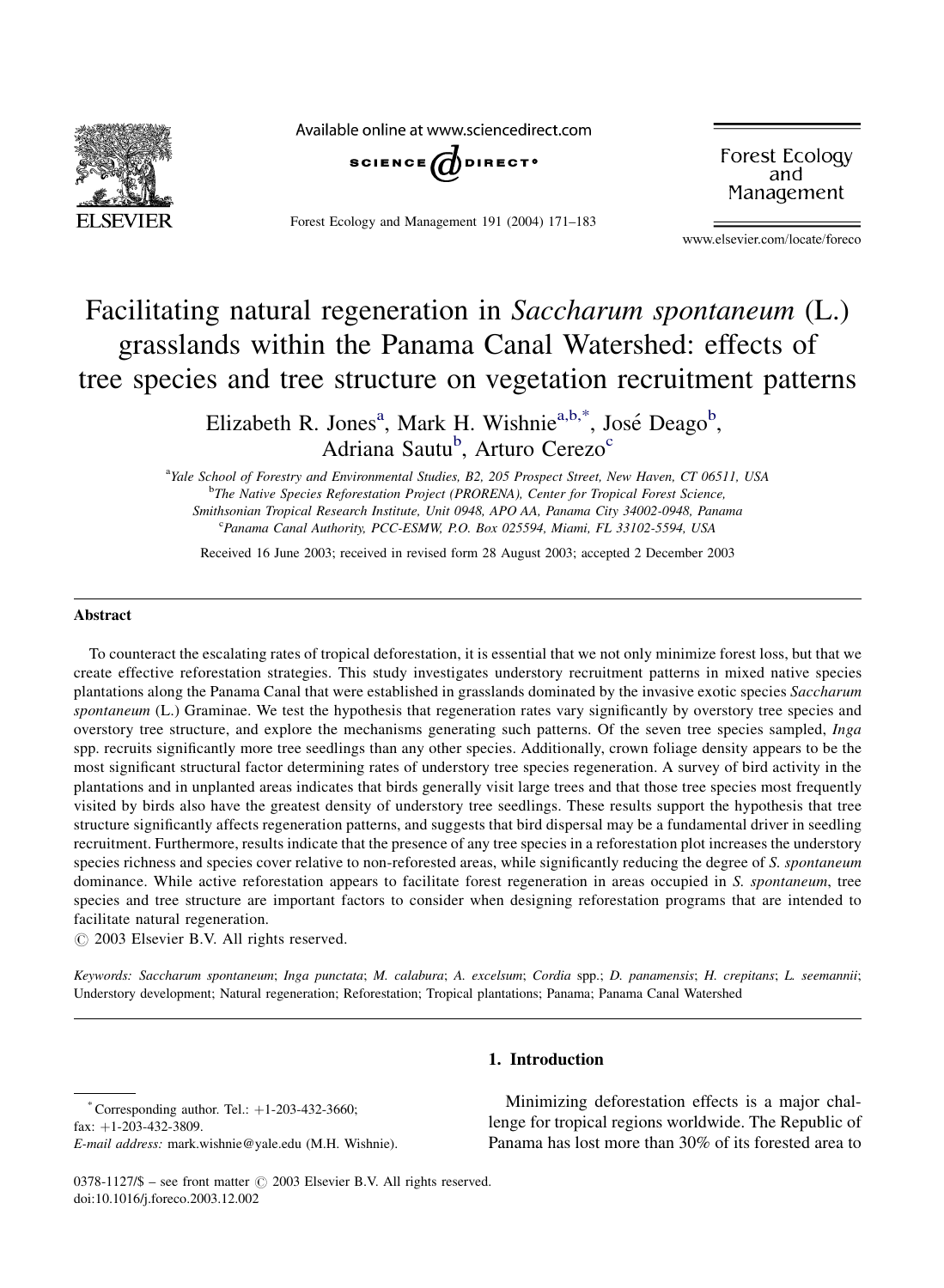land and agro-pastoral development in the past 50 years [\(Romero et al., 1999; Condit et al., 2001\)](#page-12-0). Reforestation efforts are critical to improving species diversity, soil productivity and water quality, particularly in the Panama Canal Watershed, where deforestation and development have been associated with increasing rates of erosion and sediment delivery to streams [\(Montagnini and Sancho, 1990;](#page-12-0) [Stallard et al.,](#page-12-0) [1999](#page-12-0)). Successful forest regeneration depends upon multiple site and species attributes, including characteristics of planted trees and their proximity to seed sources [\(Guariguata et al., 1995; Zimmerman et al.,](#page-11-0) [2000](#page-11-0)), yet little information exists regarding effective native species management ([Keenan et al., 1997;](#page-12-0) [Hooper et al., 2002](#page-12-0)). This study explores the factors that promote understory recruitment in a native species plantation within the Panama Canal Watershed in an effort to identify successful strategies that best promote the development of dense and diverse understory vegetation.

Our primary objective was to identify plantation tree species and structural characteristics associated with high understory vegetation density and diversity, particularly of woody species. Studies indicate that tree plantations facilitate seedling recruitment and that various overstory attributes, including shade, structural complexity, leguminous trees, understory vegetation, and tree species, play an important role in determining regeneration rates [\(Ashton et al., 1997; Asquith et al.,](#page-11-0) [1997; Carnevale and Montagnini, 2002; Denslow,](#page-11-0) [1986; Guariguata et al., 1995; Haggar et al., 1997;](#page-11-0) [Hooper et al., 2002; Kuusipalo et al., 1995; Lamb,](#page-11-0) [1998; Otsamo et al., 1997; Parrotta, 1992, 1993, 1995,](#page-11-0) [1999; Parrotta et al., 1997; Wheelwright et al., 1984;](#page-11-0) [Wunderle, 1997](#page-11-0)). Because the significance of each of these components is unknown, it is important to determine those attributes of overstory tree species and structure that best promote understory recruitment.

Our second objective was to conduct an initial assessment of the relative attractiveness of particular plantation tree species and tree structural characteristics to birds. Not only is seed dispersal a critical component to tree establishment, but dispersal by birds has been found to account for 80–90% of tree species in tropical plantations ([Carnevale and Mon](#page-11-0)[tagnini, 2002; Guariguata et al., 1995; Howe, 1997;](#page-11-0) [Keenan et al., 1997; McClanahan and Wolfe, 1993;](#page-11-0) [McDonnell and Stiles, 1983; McDonnell, 1986; Par-](#page-11-0) [rotta, 1993; Parrotta et al., 1997; Wunderle, 1997;](#page-11-0) [Zimmerman et al., 2000\)](#page-11-0). It is therefore important to plant tree species that attract birds as a mechanism for facilitating natural regeneration.

Our third objective was to assess the performance of seven native tree species in terms of their ability to establish in Saccharum spontaneum grasslands and reduce S. spontaneum dominance. Efforts to restore forest cover within the PCW are greatly complicated by the presence of S. spontaneum (L.) Graminae, an exotic and invasive Asian wild sugarcane that has invaded deforested areas, particularly former construction sites along the Panama Canal. Previous research demonstrates that grasses significantly inhibit establishment and growth of tree seedlings in plantations by quickly dominating cleared and subsequently abandoned lands [\(Aide et al., 1995; Carnevale and](#page-11-0) [Montagnini, 2002; Guariguata et al., 1995; Hooper](#page-11-0) [et al., 2002; Otsamo, 2000; Zimmerman et al., 2000\)](#page-11-0). Little research has been conducted on the ecology of S. spontaneum in Panama, though mature S. spontaneum may inhibit dispersal by animals and thus prevent large-seeded species from establishing in S. spontaneum grasslands ([Hammond, 1995; Hooper et al.,](#page-11-0) [2002](#page-11-0); Cullman, unpublished data; Palacios, unpublished data).

## 2. Methods

## 2.1. Site description

Data was collected at Red Tank, a former US Military sanitary landfill, where dry trash, such as cardboard, yard waste, car parts, timber, and military surplus, was deposited between 1953 and 1995 [\(Phil](#page-12-0)[lips, 2001](#page-12-0)). The site is located in the moist tropical forest life zone [\(Holdridge, 1967](#page-11-0)), at approximately  $9^{\circ}1'$ N, 79 $^{\circ}36'$ W and 100 m a.s.l. The average temperature is 27  $\mathrm{C}$  with a 9  $\mathrm{C}$  average diurnal variation. Average precipitation is 2600 mm per year, with 90% of this precipitation occurring between May and December [\(Dietrich et al., 1996](#page-11-0)). At the close of operations in 1995, the landfill was capped with clayey soils excavated from nearby hillsides and spread to a depth of 36 in. [\(Phillips, 2001](#page-12-0)). The resulting soils are highly compacted and are nearly flat along the tops of fill areas, and have slopes ranging from  $16^{\circ}$  to  $22^{\circ}$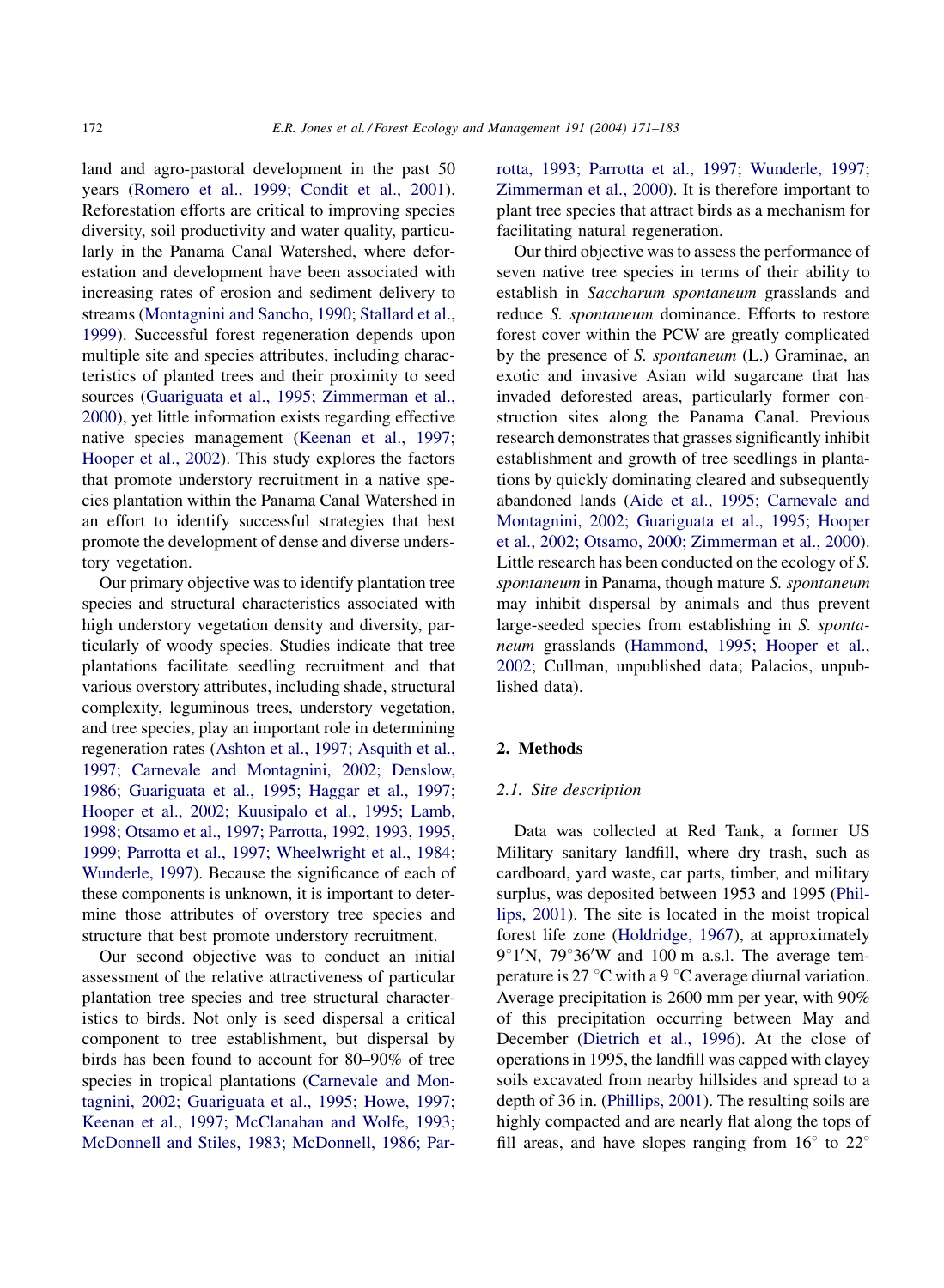<span id="page-2-0"></span>along the sides of fill areas. Soil parent materials of the area include both sedimentary and igneous rocks, primarily limestone, claystone, sandstone, shale, basalt, andesite and granodiorite ([USDA, 1974\)](#page-12-0). These materials weather to form red clay, which contains little sand but pulverizes easily. Long-term leaching has removed much silica and lime, leaving iron and aluminum ([USDA, 1974\)](#page-12-0). Soil surveys indicate that the site contains high macronutrient levels, including K, P, Ca and Mg, high acidity and low soil organic matter [\(Phillips, 2001](#page-12-0)). Aerial photos indicate that by 1997 S. spontaneum dominated the site.

#### 2.2. Plantation establishment

In May 1998, the Canal Authority established 13 ha of mixed plantations dispersed in eight blocks throughout the landfill. Fourteen tree species were used: Anacardium excelsum (Bertero and Balb.) ex Kunth, Ochroma pyramidale (Cav. ex Lam.) Urb., Cordia spp., Miconia argenta DC., Hura crepitans L., Spondias mombin L., Inga spp., Guazuma ulmifolia Lam., Enterolobium cyclocarpum (Jacq.) Griseb., Luehea seemannii Triana and Planch, Vatairea spp., Dipteryx panamensis (Pittier), Apeiba tibourbou Aubl., and Muntingia calabura L. Species were selected based on their expected attractiveness to seed dispersers and for their rapid growth rates.

Prior to planting, S. spontaneum was manually cleared and seedlings were planted at a 3 m spacing with  $1-2$  kg of organic fertilizer. Species alternate in parallel rows with a regular pattern following the order of species as listed above. Plantation maintenance has

Table 1 Characteristics of tree species selected for study involved the periodic cutting of S. spontaneum and other grasses 12 times in the first 18 months and once every 3–6 months thereafter.

#### 2.3. Tree species selection

Seven of the fourteen utilized species were selected based upon initial observation of the plantations to reflect a range of structural characteristics and growth habits (Table 1). Three of the selected species had produced fruit by the time of the census. H. crepitans, which produces 'explosive' capsules that mechanically disperse seed, began producing fruit in the second year after planting. M. calabura, which produces abundant, sweet red berries consumed by many birds and some mammals, began producing fruit in its first year. The Inga spp. (primarily Inga punctata) began producing long pods (7–18 cm) in its first year, each containing multiple seeds covered in a soft, pulpy aril that are consumed by some mammals. M. calabura and Inga spp. were selected in part to examine whether fruit production is related to understory development. As Table 1 indicates, most tree characteristics are strongly correlated. M. calabura and Inga spp., the two species that have produced fruit known to be consumed by animals, have also grown the fastest.

# 2.4. Vegetation sampling

Five of the eight plantation blocks were selected for the study based upon size (minimum dimensions of  $150 \text{ m} \times 40 \text{ m}$  was required to avoid excessive edge effects), sufficient numbers of each tree species and

| Species       | Height $(m)$      | Crown diameter (m) | Crown density | Dispersal syndrome |
|---------------|-------------------|--------------------|---------------|--------------------|
| A. excelsum   | 3.0 <sub>bc</sub> | 1.8 c              | Open          | Mammals, water     |
| Cordia spp.   | 1.8 e             | 1.3 cd             | Open          | Wind               |
| D. panamensis | $2.6 \text{ cd}$  | 1.0 <sub>d</sub>   | Open          | Mammals            |
| H. crepitans  | $2.1$ de          | $1.6 \text{ cd}$   | Moderate      | Mechanical         |
| Inga spp.     | 3.6 a             | 4.4a               | Dense         | Mammals            |
| L. seemannii  | 2.8 <sub>bc</sub> | $1.5 \text{ cd}$   | Open          | Wind               |
| M. calabura   | $3.3$ ab          | 3.8 <sub>b</sub>   | Moderate      | Birds, mammals     |

Mean height and crown diameter are presented in meters. Means with the same letter are not significantly different at a 95% confidence interval. Crown density was ocularly estimated and classified as open (<1/3 of the crown volume occupied by branches and foliage), moderate (between 1/3 and 2/3 of the crown volume occupied by branches and foliage) or dense (>2/3 of the crown volume occupied by branches and foliage). Seed dispersal syndromes are provided for those species that had produced fruit by the time of data collection.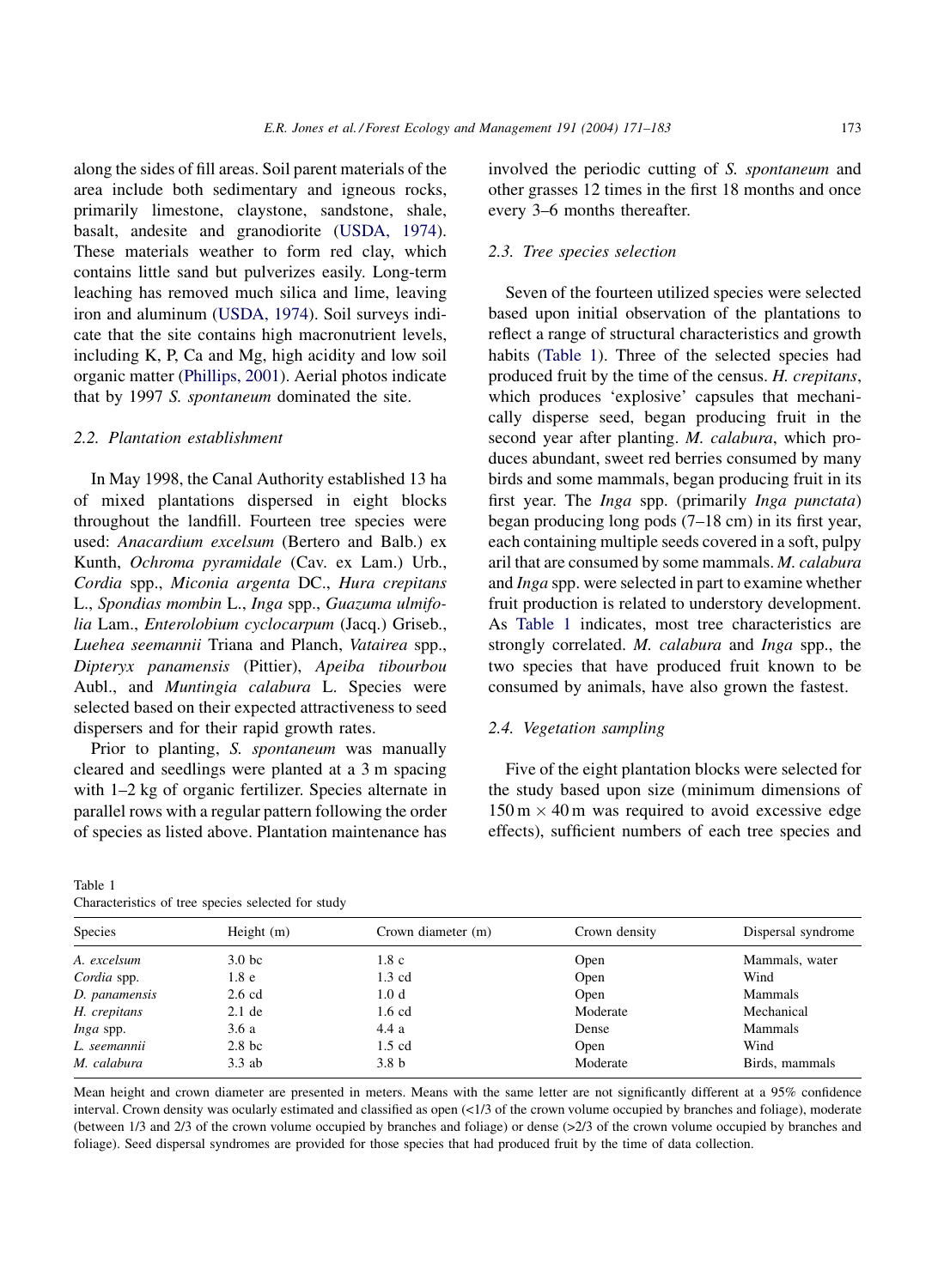accessibility. A 15 m buffer was excluded from around the edge of each of the five blocks, and the remaining interior spaces were divided into 30 sample areas of equal size. Plantation blocks varied in size; therefore the number of sample areas per plantation block ranged from 4 to 6 to maintain equal sampling intensity across all plantation blocks. A single transect was randomly located within each sample area and established perpendicular to the orientation of alternating pure species rows. A single individual of each of the seven tree species was sampled along each transect, for a total of 30 individuals of each species and 210 trees total.

Total height, height to live crown (to the first branch with live foliage) and crown diameter in two directions were measured for each sampled individual. Crown density was ocularly estimated by assigning each individual to one of four crown density classes according to the area of a cylinder encompassing each crown estimated to be occupied by foliage and branches (1 refers to leaf cover from 0 to 25%, 2 from 25 to 50%, 3 from 50 to 75% and 4 from 75 to 100%). A crown density index was calculated by multiplying this density scalar by the volume of the cylinder encompassing the crown  $[$ (total height – height to crown) $\times$  $(\text{average crown width})$ .

The understory at each tree was sampled using eight  $0.5 \text{ m} \times 0.2 \text{ m}$  (0.1 m<sup>2</sup>) frames made of PVC tubing. Frames were located 0.75 and 1.5 m from the center of the tree trunk in each of the four cardinal directions. Within each frame, the percentage of the surface area occupied by each species was estimated, and all species were identified in the field or collected for later identification at the herbariums of the Smithsonian Tropical Research Institute and the University of Panama, both located in Panama City, Panama. Because S. spontaneum and other grasses were regularly cut, the percentage of area occupied by the corms of each species was used as the measure of percent cover. The percent cover of litter, soil, rocks and woody debris was also estimated such that the final total percent cover, all components included, was 100%. Total number of species and total percent cover of species were then tallied and recorded for each frame.

Five areas in which the S. spontaneum had not been cleared and plantations had not been established were selected for comparison. Areas were selected using the same criteria used in selecting plantation blocks, and a 15 m buffer was excluded from around the edge of each area. In each S. spontaneum dominate area, a transect 30 m long and 1 m wide was randomly located and sample points were established every 6 m to match the spacing between the sampled trees. Eight  $0.1 \text{ m}^2$  plots were placed in an arrangement equivalent to that in the plantation at each sample point, and vegetation, woody debris, soil, rocks and litter were sampled in the same fashion.

## 2.5. Initial assessment of bird activity

A comprehensive study of seed dispersal within the plantations was beyond the scope of the present study; therefore an initial assessment of bird activity was conducted to yield insight into the behavior of this important group of seed dispersers within the plantation and in areas still dominated by S. spontaneum. Bird activity was observed in each of the five plantation blocks and five S. spontaneum-dominated areas from 6:30 to 7:30 a.m. between June and August 2001. Four observation positions were selected within or directly adjacent to each area to allow for maximum visibility of the trees in the plot. Bird activity was observed for 15 min from each position, with the order in which each point was visited rotating each day for 4 days. On the fifth morning in each area, a transect was walked throughout the entire area for 60 continuous minutes. Total observation time in each area equaled 300 min over five mornings.

Birds were observed by recording their visitation to trees, S. spontaneum or other grasses within the area under observation. When a bird perched on any tree, the species of the tree was recorded, and the height, crown width and crown density of each visited tree was ocularly estimated on a scale of 1–4. The estimates for each category correspond to the following:

- height—1: 0–1 m, 2: 1–2 m, 3: 2–3 m, 4: >3 m;
- crown width—1: 0–0.5 m, 2: 0.5–1 m, 3: 1–1.5 m,  $4: >1.5$  m:
- crown density—1: 0–25% leaf cover, 2: 25–50% leaf cover, 3: 50–75% leaf cover, 4: 75–100% leaf cover. Dead trees were assigned a value of 0.

A new record was made each time a bird visited a tree. Because the S. spontaneum in a given area tended to be of the same height, a single estimate was made of the height of the S. spontaneum in that area.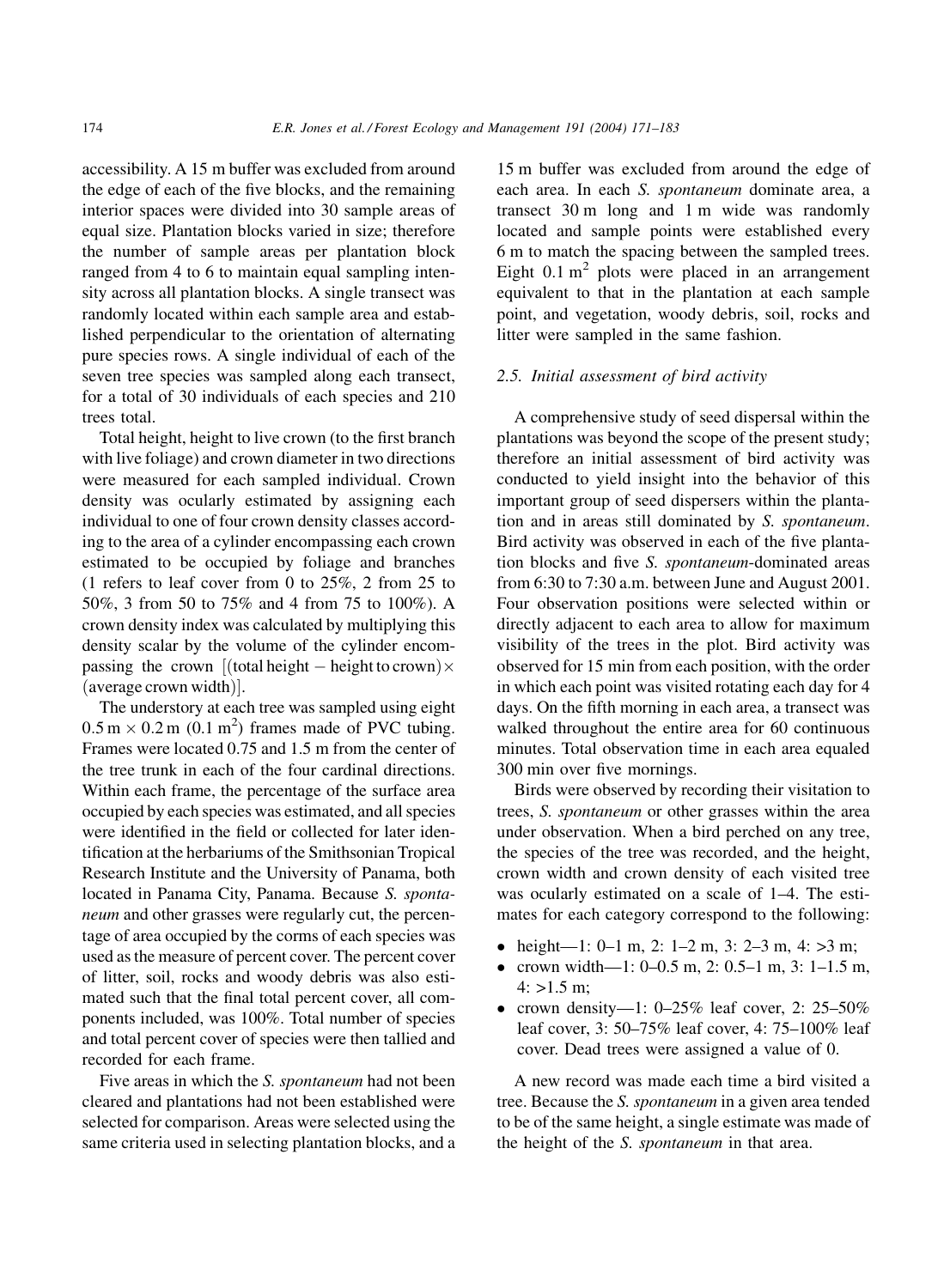The height, crown width and crown density were ocularly estimated for 100 of each of the 14 tree species planted in Red Tank (20 individuals in each of the five areas) using the same indices as used during bird observations, to allow for comparison of the composition of the plantation characteristics as a whole with characteristics of the trees selected by birds.

#### 2.6. Data analysis

Mean values were calculated by species for each measured tree characteristic (height, height to live crown, crown width, crown density) and examined for significant differences using Duncan Pairwise comparisons ( $\alpha = 0.05$ ; SAS Institute, 2001). Understory vegetation data was classified into groups according to habit (grasses, legumes, herbaceous plants and woody plants) and woody species were further classified by dispersal syndrome (wind, bird or mammal). For each overstory tree, the following was calculated: percent cover for each vegetation type, total species cover, total species number and litter cover. Duncan pairwise comparisons were used to test for differences in understory composition according to overstory species and stepwise multiple regression was used to assess differences in understory composition according to overstory tree characteristics.

Seedling recruitment data was analyzed by assessing the relationship between (1) overstory species, (2) tree height, (3) tree crown width, (4) tree crown density, (5) litter cover and (6) grass cover (independent variables) on (a) understory tree cover (trees being any woody species), (b) legume cover, (c) herb cover, (d) grass cover, (e) species richness and (f) total species cover (dependent variables). A one-way ANOVA (SAS Institute, 2001) was used to examine species effects. Linear regressions were conducted to examine litter and grass cover effects, and a multiple regression analysis was used to examine the relative effects of tree height, tree crown width and tree crown density on vegetation recruitment patterns.

Bird activity data from the five areas were synthesized and the number of bird visits calculated for each tree species, height, crown width and crown density category. These visitation rates were compared to tree presence to assess the relative significance of bird's tree preferences. These results were then compared to

recruitment patterns to provide insight on ecological dynamics within the reforested plots.

## 3. Results

#### 3.1. Tree characteristics

Inga spp. was the tallest tree, with an average height of 3.6 m, and was significantly greater than all other species except M. calabura  $(3.3 \text{ m}, P < 0.0001)$ ([Table 1](#page-2-0)). Cordia spp. and H. crepitans were the two smallest species (mean heights of 2.2 and 1.7 m, respectively). Inga spp. had significantly broader crown than all other species, with an average crown width of 4.4 m  $(P < 0.0001)$  [\(Table 1](#page-2-0)). M. calabura was the second widest tree, with an average width of 3.8 m. The crown widths of all other tree species were not significantly different from one another. Inga spp. had the greatest crown density index of 57.5, which was twice as great as that of M. calabura, the species with the next highest crown density index of 28.1  $(P < 0.0001)$  ([Table 1\)](#page-2-0). No other tree species was significantly different from any other with regard to crown density index.

#### 3.2. Understory regeneration

Understory tree cover was significantly greater under *Inga* spp. than under any other tree species, with an average cover of 6.3% of the total area sampled  $(P < 0.0001)$  ([Fig. 1\)](#page-5-0). No other tree species were significantly different from each other with regard to understory tree cover. Inga spp. also had significantly less total understory vegetation cover than any other tree species, with an average cover of 28.4%  $(P < 0.0001)$  ([Fig. 1\)](#page-5-0); other tree species did not differ significantly from one another.

The multivariate regression analysis shows that understory tree cover increases significantly with tree height, crown density and crown width ( $R<sup>2</sup> = 0.274$ ,  $P < 0.0001$ ) ([Table 2\)](#page-5-0). It also shows that crown density best predicts tree recruitment, followed by tree height and crown width, respectively ([Table 2\)](#page-5-0). Among woody species, bird-dispersed species were most abundant under all trees, followed by wind-dispersed trees and finally mammal-dispersed trees, respectively ([Fig. 2](#page-5-0)). The three most common understory woody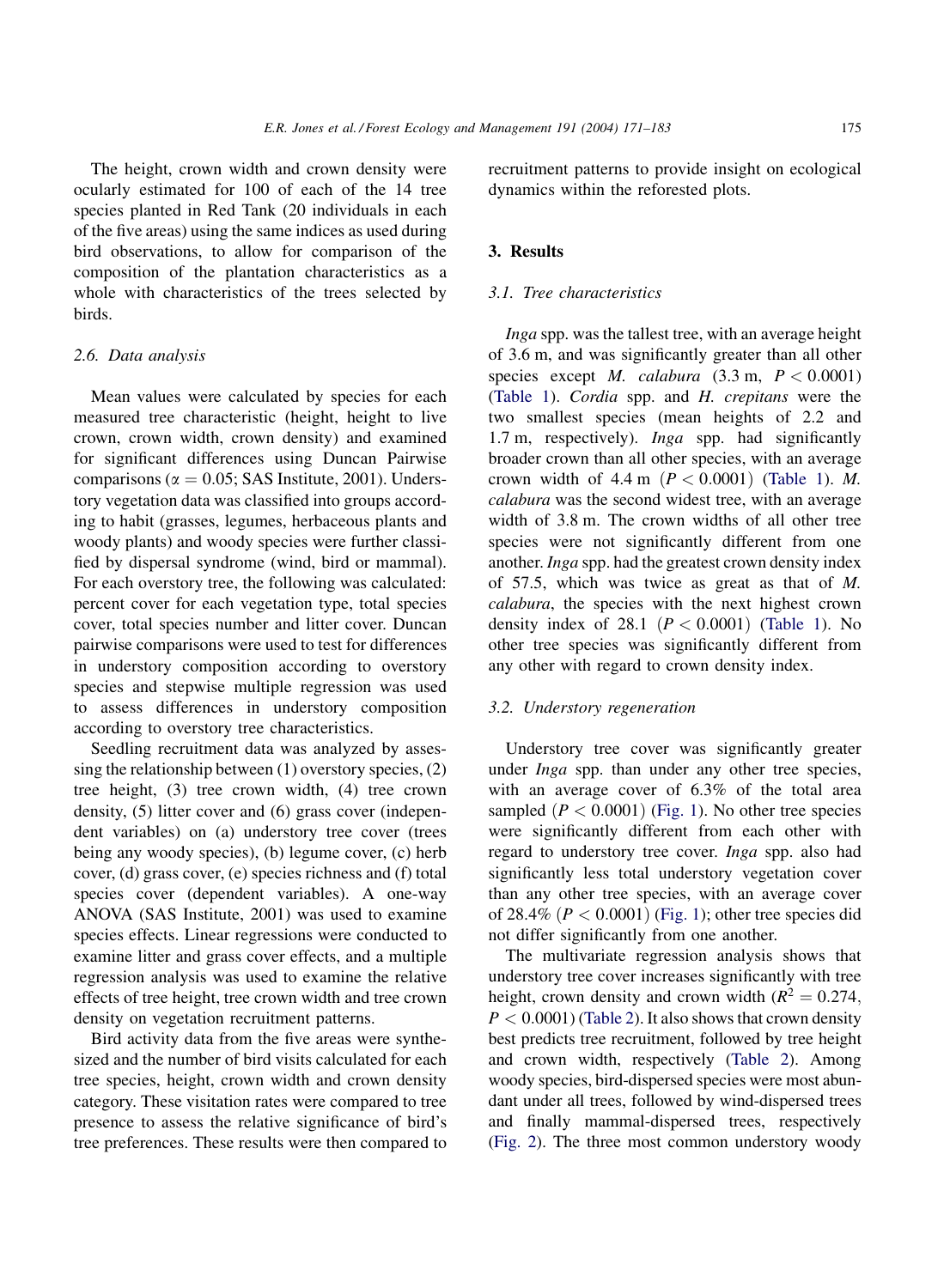<span id="page-5-0"></span>

Fig. 1. Mean percent cover of understory woody species, S. spontaneum, and total understory species (excluding S. spontaneum) grouped by overstory species. Means with the same letter are not significantly different at a 95% confidence interval  $(P < 0.001)$ . Species codes: A. excelsum (ae); Cordia spp. (cs); D. panamensis (dp); H. crepitans (hc); Inga spp. (is); L. seemannii (ls); M. calabura (mc); S. spontaneum (ss).

Table 2 Regression analysis in SAS, GLM procedure

| Dependant variable:<br>understory tree cover | Source<br>(type III SS) | F     | Pr > F   |
|----------------------------------------------|-------------------------|-------|----------|
| $R^2 = 0.2740$                               | Crown width             | 0.22  | 0.6359   |
| $F = 29.69$                                  | Height                  | 3.46  | 0.0640   |
| P < 0.0001                                   | Crown density           | 20.86 | < 0.0001 |

species were Schefflera morototoni, Bursera simaruba and Cedrela odorata [\(Table 3\)](#page-6-0); these trees are earlysuccessional species and are typically abundant in secondary forests.

Grasses (Graminae) were the dominant understory vegetation type, comprising 28% of all species occurrences. The three dominant legume species (Desmodium axilare, Alysicarpus vaginalis and Mimosa



Fig. 2. Total number of woody individuals encountered below each planted tree species, grouped by dispersal mechanism. Species codes: A. excelsum (ae); Cordia spp. (cs); D. panamensis (dp); H. crepitans (hc); Inga spp. (is); L. seemannii (ls); M. calabura (mc); S. spontaneum (ss).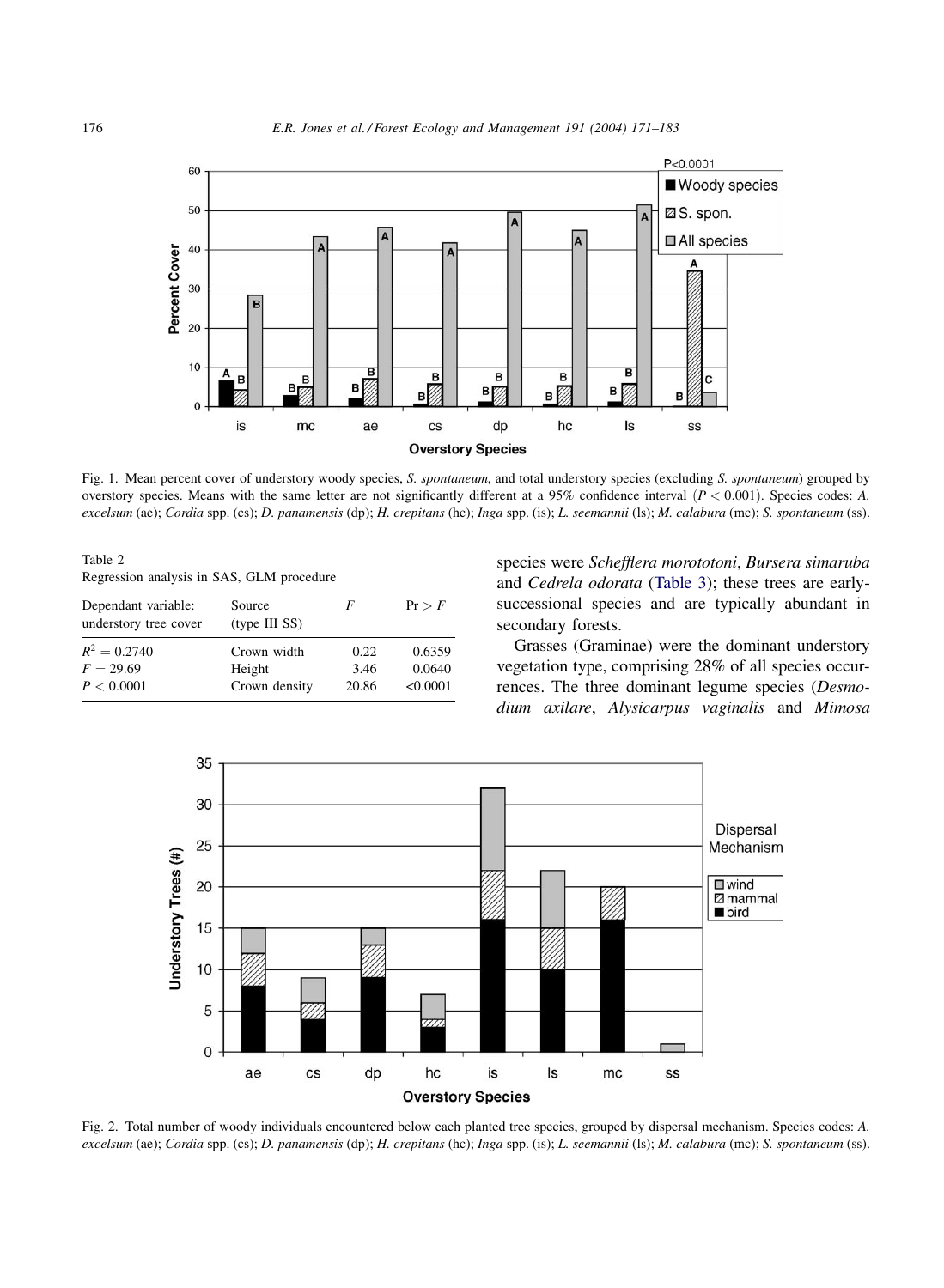<span id="page-6-0"></span>Table 3 Frequency of species (or family) occurrence in the maximum of 1920 sample frames

| Species or family        | Vegetation | Frequency of   |
|--------------------------|------------|----------------|
|                          | type       | occurrence     |
|                          |            |                |
| Graminae                 | Grass      | 1348           |
| S. spontaneum            | Grass      | 727            |
| D. axilare               | Legume     | 663            |
| A. vaginalis             | Legume     | 514            |
| M. pudica                | Legume     | 427            |
| Verbanaceae              | Herb       | 409            |
| Acanthaceae              | Herb       | 373            |
| Spiracantha cornifolia   | Herb       | 304            |
| Conyza apurensis         | Herb       | 264            |
| Aeschinomene americana   | Legume     | 194            |
| Chamaesyce hitra         | Herb       | 185            |
| Desmodium spp.           | Legume     | 97             |
| Phyllanthus niruri       | Legume     | 87             |
| Stylosanthes guyanensis  | Legume     | 61             |
| Cyperaceae               | Grass      | 58             |
| Sporobolus indicus       | Grass      | 49             |
| Melochia nodiflora       | Herb       | 43             |
| Phyllanthus spp.         | Legume     | 39             |
| Spermacoce prostrata     | Herb       | 31             |
| S. morototoni            | Tree       | 30             |
| Miconia spp.             | Herb       | 26             |
| Paullinia costaricensis  | Herb       | 26             |
| Hyptis recurvata         | Herb       | 23             |
| Phyllanthus urinaria     | Legume     | 19             |
| B. simaruba              | Tree       | 16             |
| C. odorata               | Tree       | 14             |
| Ipomea spp.              | Herb       | 12             |
| Ligodium venustum        | Herb       | 10             |
| Melastomataceae          | Herb       | 10             |
| Pitirograma spp.         | Herb       | 9              |
| Combetum spp.            | Tree       | 8              |
| Heliconia spp.           | Herb       | 8              |
| Cochlospermum vitifolium | Tree       | 7              |
| Lycopodium cernum        | Herb       | 7              |
| M. argenta               | Tree       | 7              |
| G. ulmifolia             | Tree       | 6              |
| Cissus erosa             | Herb       | 5              |
| Doliocarpus spp.         | Tree       | 5              |
| S. mombin                | Tree       | 5              |
| Amaioua corymbosa        | Tree       | $\overline{4}$ |
| Aypana amigdalina        | Herb       | $\overline{4}$ |
| Helicteres guazumaefolia | Herb       | 4              |
| Paullinia spp.           | Herb       | 4              |
| Terminalia amazonia      | Tree       | $\overline{4}$ |
| Cordia bicolor           | Tree       | 3              |
| Cuaretela spp.           | Tree       | 3              |
| A. tibourbou             | Tree       | $\overline{c}$ |
| Compuista spp.           | Herb       | $\overline{2}$ |
| Hura crepitans           | Tree       | $\overline{2}$ |
| M. calabura              | Tree       | $\overline{c}$ |
| Sida spp.                | Herb       | $\overline{2}$ |
|                          |            |                |

Table 3 (Continued )

| Species or family        | Vegetation<br>type | Frequency of<br>occurrence |
|--------------------------|--------------------|----------------------------|
| Terracera volubilis      | Herb               | 2                          |
| Trema micrantha          | Tree               | $\mathfrak{D}$             |
| Allophyllus occidentalis | Tree               |                            |
| Antirhea trichantha      | Tree               |                            |
| Arrabidaea candicans     | Tree               |                            |
| Corchorus orinocensis    | Herb               |                            |
| Cupanio spp.             | Tree               |                            |
| Davilla spp.             | Herb               |                            |
| E. cyclocarpum           | Tree               |                            |
| Helicarpus americanus    | Tree               |                            |
| <i>lnga</i> spp.         | Tree               |                            |
| L. seemannii             | Tree               |                            |
| Miconia minutifolia      | Tree               |                            |
| Unknown species (94)     |                    | 1333                       |

pudica) had a total 21% frequency of occurrence. Herbaceous families Verbanaceae and Acanthaceae consisted of 10% of total understory species (Table 3). Understory species richness, percent grass cover and legume cover did not vary significantly with overstory tree species. Understory species richness, percent species cover, grass cover, herb cover and legume cover did not vary significantly with overstory tree characteristics (Table 4). Litter cover and grass cover were insignificant predictors for all dependent variables.

#### 3.2.1. S. spontaneum

Species richness was significantly less in S. spontaneum than under all tree species  $(P < 0.0001)$ 

Table 4 Significance of variables in model (Type III SS) SAS, GLM procedure

| Dependent                                                                      | Independent variables                                              |                                                                    |                                                                    |  |
|--------------------------------------------------------------------------------|--------------------------------------------------------------------|--------------------------------------------------------------------|--------------------------------------------------------------------|--|
| variables                                                                      | Tree height                                                        | Tree crown<br>width                                                | Tree crown<br>density                                              |  |
| Tree cover<br>Herb cover<br>Legume cover<br>Grass cover<br>Total species cover | P < 0.0640<br>P < 0.7773<br>P < 0.3860<br>P < 0.6901<br>P < 0.8925 | P < 0.6359<br>P < 0.1138<br>P < 0.2373<br>P < 0.1269<br>P < 0.1954 | P < 0.0001<br>P < 0.0929<br>P < 0.4876<br>P < 0.9820<br>P < 0.8326 |  |
| Species richness<br>Correlation                                                | P < 0.1507                                                         | P < 0.0013                                                         | P < 0.0001                                                         |  |
| Tree height<br>Tree crown width<br>Tree crown density                          | 1.000<br>0.7951<br>0.6782                                          | 0.7951<br>1.000<br>0.8275                                          | 0.6782<br>0.8275<br>1.000                                          |  |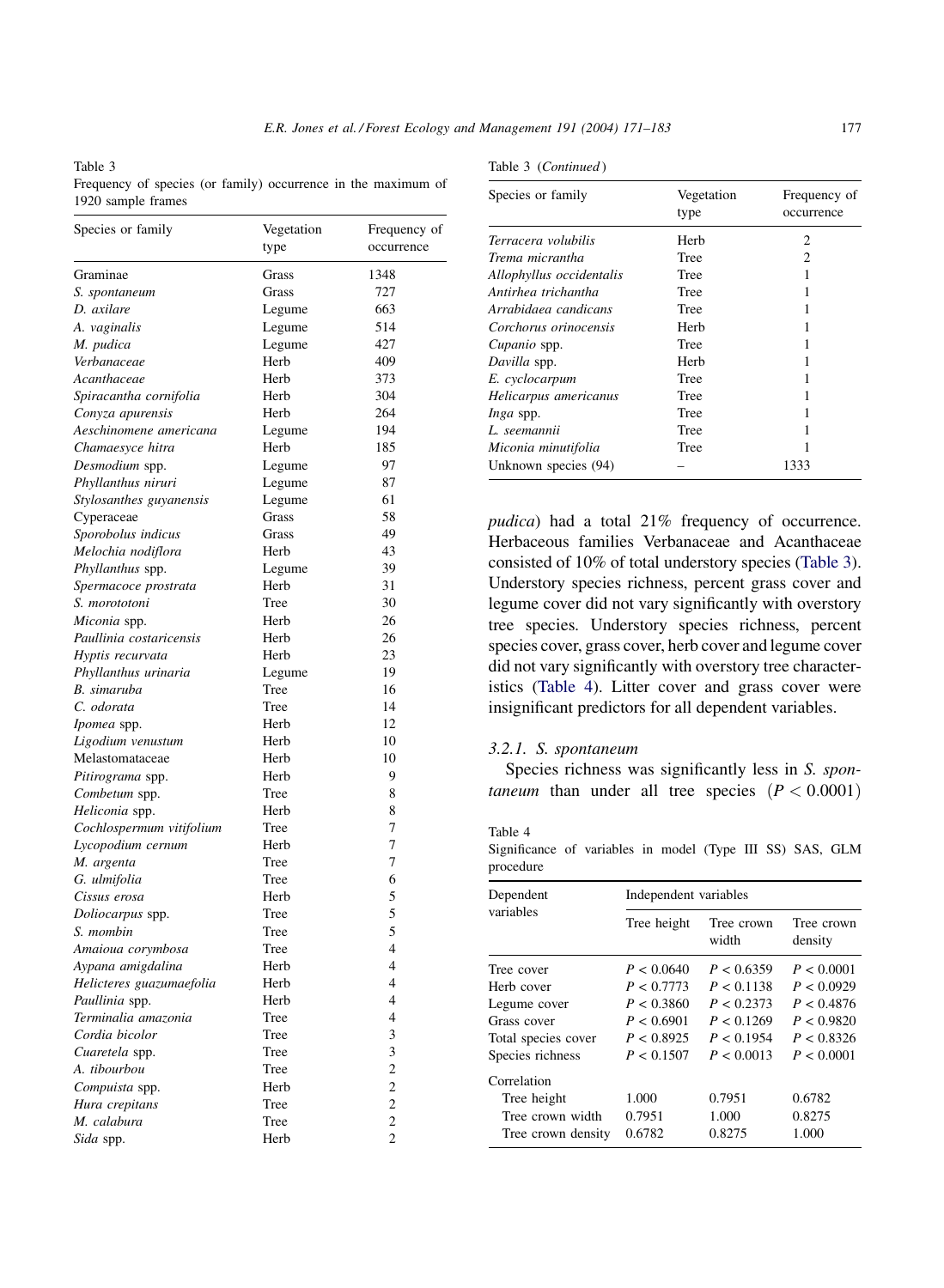

Fig. 3. Mean understory species richness (total number of non-grass species) grouped by overstory species. Means with the same letter are not significantly different at a 95% confidence interval  $(P < 0.001)$ . Species codes: A. excelsum (ae); Cordia spp. (cs); D. panamensis (dp); H. crepitans (hc); Inga spp. (is); L. seemannii (ls); M. calabura (mc); S. spontaneum (ss).

(Fig. 3). Average species richness in S. spontaneum is 3.73 species, whereas species richness under trees ranged from 7.80 to 9.733 species. Vegetation cover for all species excluding S. spontaneum was also significantly less in S. spontaneum than under all planted tree species  $(P < 0.0001)$ . The average percent cover of all other vegetation in S. spontaneum was 5.13%, whereas species cover of all other vegetation in the plantation ranged from 11.5 to 13.1% [\(Fig. 1](#page-5-0)). The percent cover of S. spontaneum regrowth was significantly less under all tree species than in areas where no trees were planted. The average S. spontaneum cover in the reforestation plots was 5.4%, ranging from 4.2 to 7.1%, whereas S. spontaneum cover in the areas with no trees was 34.5% ([Fig. 1\)](#page-5-0). No other variables were significantly different in S. spontaneum when compared to all other tree species.

## 3.3. Bird activity

Birds visited *Inga* spp. and *M. calabura* three times more often than all other tree species, with 331 and 309 visits, respectively ([Fig. 4\)](#page-8-0). Overall, trees in the tallest height class were visited more than two times as often than the other tree classes combined ([Fig. 5\)](#page-8-0). Bird visitation was also greatest at the largest crown width and crown density classifications ([Fig. 5\)](#page-8-0). Height and crown widths were relatively evenly distributed among all categories ([Fig. 6\)](#page-9-0). Trees with crown density classification 1 were the best represented ([Fig. 6](#page-9-0)).

A linear regression of the number of bird visits against the abundance of bird-dispersed woody regeneration by overstory tree species showed a significant correlation  $(R^2 = 0.81, P < 0.006)$  [\(Fig. 7\)](#page-9-0). Birds commonly found in Inga spp. and M. calabura include the crimson-backed tanager (Ramphocelus d. dimidiatus), the social flycatcher (Myiozetetes similis columbianus), the white-tipped dove (Leptotila v. verreauxi) and the clay colored thrush (Turdus grayi casius). Birds commonly found in S. spontaneum and other grasses include the variable seedeater (Sporophila americana hicksii), the ruddy-breasted seedeater (Sporophila minuta centralis) and the white-tipped dove (Leptotila v. verreauxi).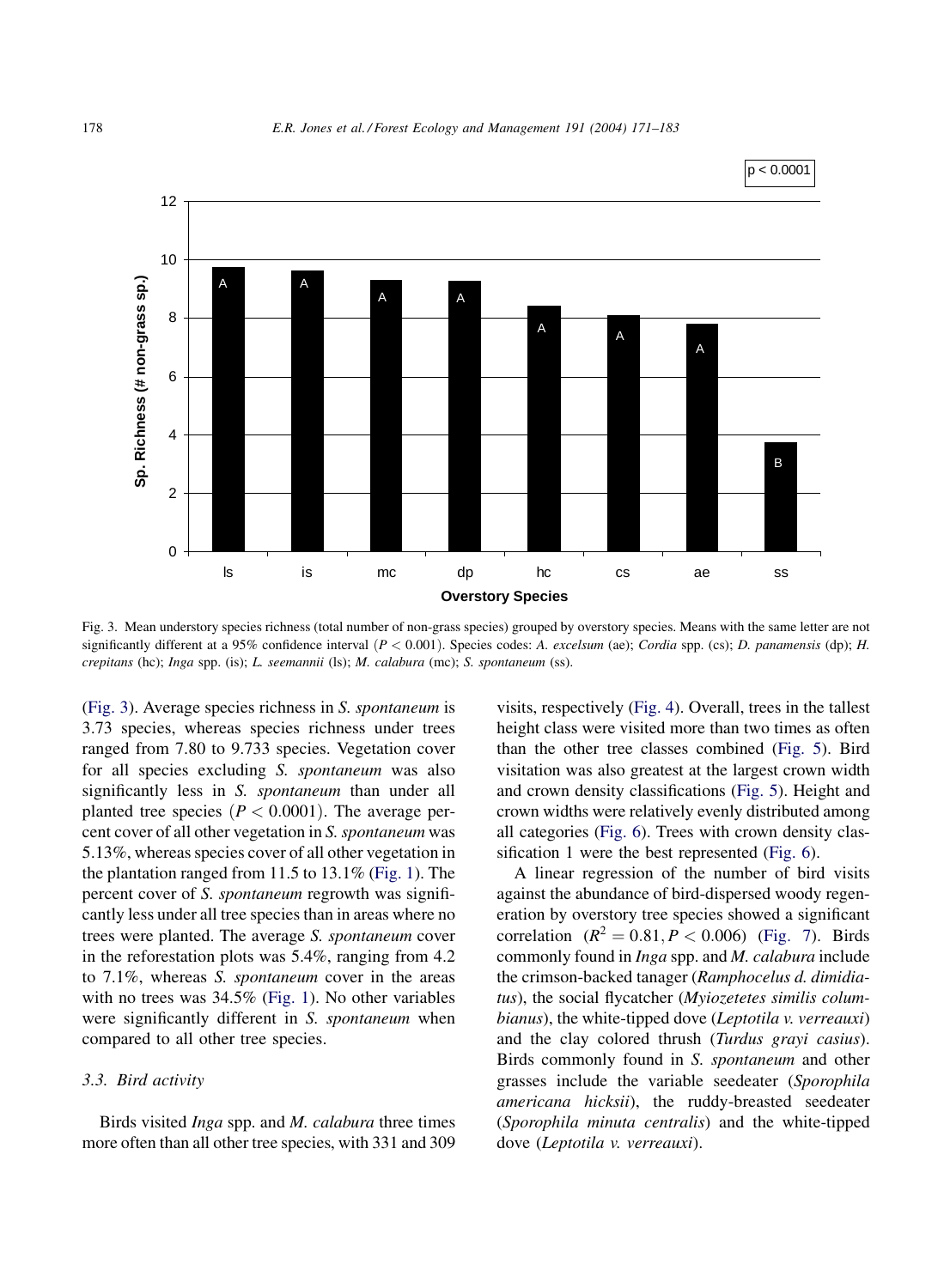<span id="page-8-0"></span>

Fig. 4. Total bird visits to each overstory tree species ( $\chi^2$ -test:  $P < 0.005$ ). Species codes: A. excelsum (ae); Cordia spp. (cs); D. panamensis (dp); H. crepitans (hc); Inga spp. (is); L. seemannii (ls); M. calabura (mc); O. pyramidale (op); M. argenta (ma); S. mombin (sm); G. ulmifolia (gu); E. cyclocarpum (ec); Vatairea spp. (vs); A. tibourbou (at); unknown (uk).

## 4. Discussion

In tropical regions, up to 90% of vascular plants rely on animals to disperse their seeds ([Estrada and](#page-11-0) [Fleming, 1986\)](#page-11-0). Though equivalent research has not

previously been conducted in S. spontaneum grasslands, studies in other tropical pasturelands indicate that sites containing perches, structural complexity, edible fruits, understory vegetation, or that are close to primary forest attract more seed dispersers and



Fig. 5. Total bird visits to tree size classes (see text for class definitions). Selectivity for X size class =  $(\%$  visits to X)/(% presence of X)  $(\chi^2$ -test:  $P < 0.005$ ). Tree size classifications—height: 1, 0–1 m; 2, 1–2 m; 3, 2–3 m; 4, >3 m; crown width: 1, 0–0.5 m; 2, 0.5–1 m; 3, 1–1.5 m; 4, >1.5 m; crown density: 1, 0–25% leaf cover; 2, 25–50% leaf cover; 3, 50–75% leaf cover; 4, 75–100% leaf cover. Dead trees were assigned a value of 0.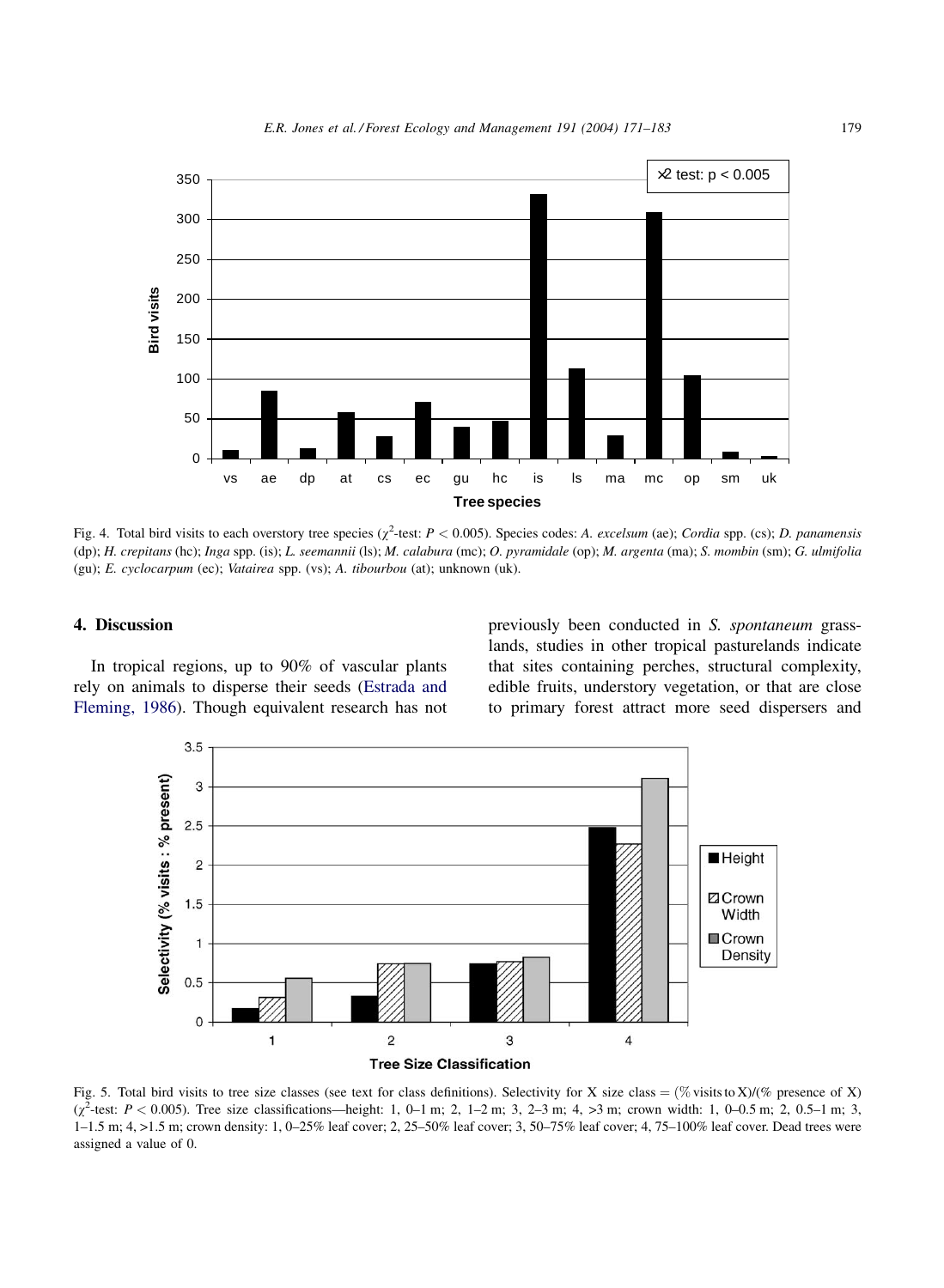<span id="page-9-0"></span>

Fig. 6. Trees present in replanted areas, grouped by tree size classifications for height, crown width and crown density. Tree size classifications—height: 1, 0–1 m; 2, 1–2 m; 3, 2–3 m; 4, >3 m; crown width: 1, 0–0.5 m; 2, 0.5–1 m; 3, 1–1.5 m; 4, >1.5 m; crown density: 1, 0–25% leaf cover; 2, 25–50% leaf cover; 3, 50–75% leaf cover; 4, 75–100% leaf cover. Dead trees were assigned a value of 0.

experience more rapid regeneration [\(Ashton et al.,](#page-11-0) [1997; Carnevale and Montagnini, 2002; Cruz, 1988;](#page-11-0) [Foster and Janson, 1985; Guariguata et al., 1995;](#page-11-0) [Garwood, 1983; Keenan et al., 1997; Kuusipalo](#page-11-0) [et al., 1995; Nepstad et al., 1991; Otsamo, 2000;](#page-11-0) [Parrotta, 1993, 1995; Parrotta et al., 1997; Tucker](#page-11-0) [and Murphy, 1997; Wunderle, 1997; Zimmerman](#page-11-0) [et al., 2000\)](#page-11-0). Results of the present research support the hypothesis that understory regeneration patterns vary by overstory tree structure and potentially by overstory tree species. Of all understory vegetation functional groups, only the density of woody species varied significantly by overstory tree species, with the greatest density occurring beneath *Inga* spp. Additionally, overstory tree height, crown width and crown density vary significantly with woody



Fig. 7. Linear regression of understory bird-dispersed trees vs. total bird visits  $(R^2 = 0.81, P < 0.006)$ . Species codes: A. excelsum (ae); Cordia spp. (cs); D. panamensis (dp); H. crepitans (hc); Inga spp. (is); L. seemannii (ls); M. calabura (mc).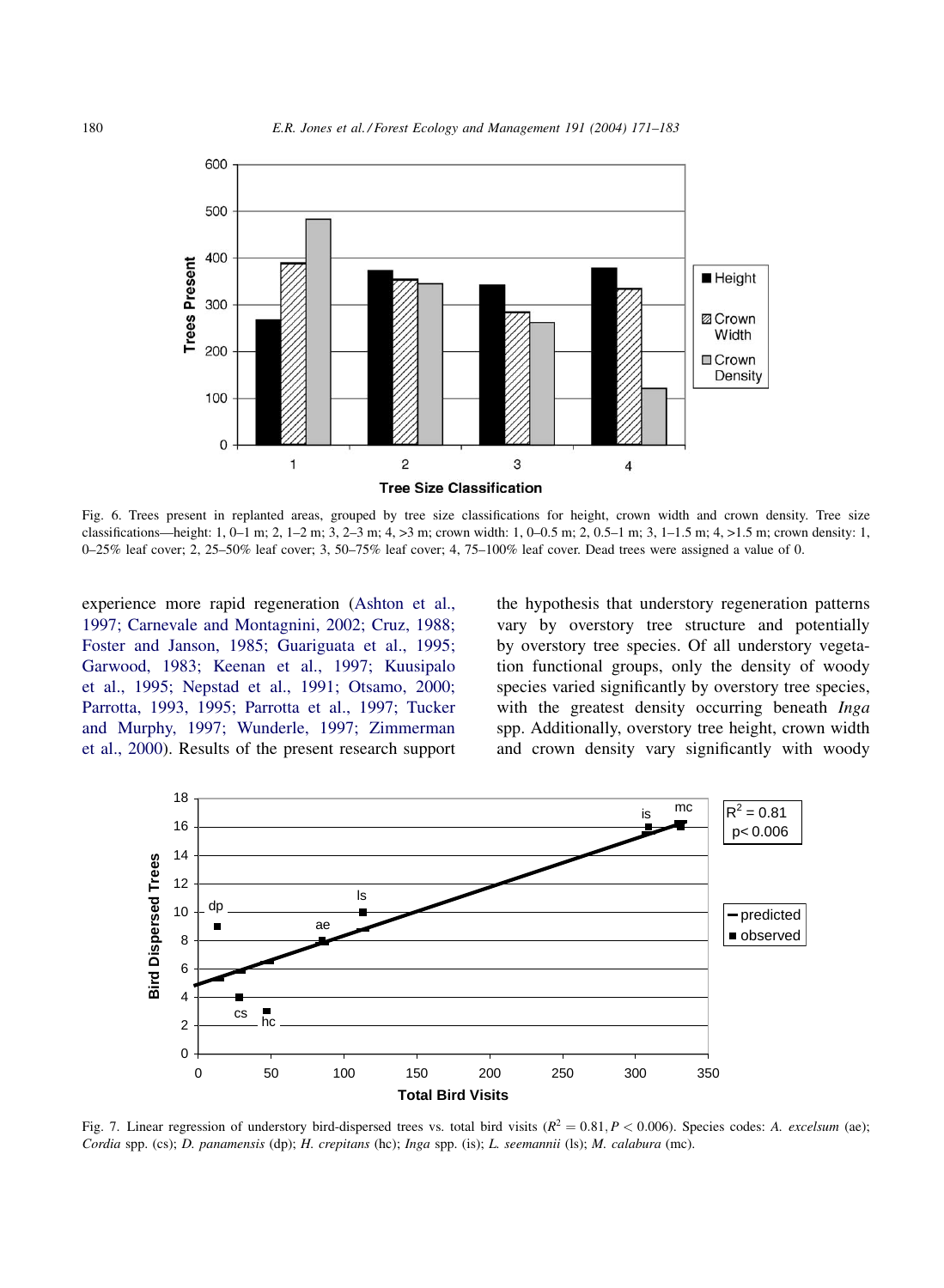species recruitment rates, with crown density being the best predictor. However, because Inga. spp. are significantly different from all other tree species in its high crown density, it is not possible to determine if the high understory tree recruitment can be attributed to characteristics specific to the species or to its structure alone. High rates of woody recruitment observed below Inga spp. may be due to the lack of light penetration through its thick canopy, which may shade out pioneer grass species while facilitating growth of shade-tolerant tree species by reducing competition [\(Aide et al., 1995; Carnevale and Mon](#page-11-0)[tagnini, 2002; Guariguata et al., 1995; Hooper et al.,](#page-11-0) [2002; Zimmerman et al., 2000\)](#page-11-0), high soil moisture ([Ashton et al., 1997](#page-11-0)), or through some other mechanism ([Holl, 1998; Guariguata and Pinard, 1998](#page-11-0)). Inga spp. also fixes nitrogen and may improve soil fertility ([Ashton et al., 1997](#page-11-0)).

The high correlation between bird visitation rates and the density of bird-dispersed understory tree seedlings indicates that bird visits are a strong predictor of bird-dispersed recruitment rates. Furthermore, birds visited trees of greatest height, crown width and crown density, which supports the hypothesis that tree structure strongly influences bird visitation rates and therefore regeneration patterns. Birds visited Inga spp. more than all other tree species, which may increase relative seed dispersal rates and further contribute to its high woody species regeneration.

However, tree structure and/or tree species is an important determinant of understory tree recruitment, independent of bird visitation, as indicated by the significantly greater number of trees recruited by *Inga* spp. than by M. calabura, despite their similar bird visitation rates. The number of bird-dispersed trees under Inga spp. and M. calabura were identical, but the additional trees under *Inga* spp. were wind-dispersed species. This suggests that either Inga spp. or its high crown density facilitates recruitment of winddispersed trees. Additional studies that compare regeneration rates under tree species with structure similar to *Inga* spp. would clarify whether high tree recruitment rates under Inga spp. can be attributed to its structure or to species-specific characteristics. Furthermore, species-specific information regarding bird visitation rates would indicate whether the bird species visiting *Inga* spp. and *M. calabura* varied in their life histories, thereby providing insight into the

relative effects of other factors affecting germination and regeneration success.

In addition to species and/or structure-dependent recruitment patterns, data indicate that the presence of any tree species in a reforestation plot increases the understory species richness and species cover relative to non-reforested areas, while significantly reducing the rate of S. spontaneum invasion. These results therefore emphasize the importance of reforestation in facilitating rainforest regeneration in areas occupied in S. spontaneum and suggest that tree species and structure are important factors to consider when choosing trees for reforestation projects.

# 5. Conclusions

Mixed native species reforestation appears to be an effective means of replacing S. spontaneum and facilitating the development of diverse understory vegetation. Understory species richness and density were significantly higher in the plantations than in the unplanted areas, while S. spontaneum density was significantly lower in the plantations. However, these results also suggest that patterns of understory vegetation recruitment vary significantly by overstory tree species and tree structure. *Inga* spp. and trees with dense crowns are most likely to facilitate rapid woody species recruitment and S. spontaneum exclusion. Bird visits also vary by overstory tree species and tree structure and may play an important role in facilitating woody species recruitment.

Better knowledge regarding the relative impacts of tree structural and species characteristics on regeneration patterns is crucial to guide forest managers when designing reforestation projects. Management recommendations for native species plantations within the PCW include (a) plant Inga spp., (b) plant tree species with high crown density and (c) plant tree species that attract birds. Further research is recommended to determine (a) whether species structurally similar to Inga spp. facilitate comparable tree recruitment patterns, (b) if legume trees facilitate greater woody species recruitment than non-legume trees and (c) the effect of bird species on germination and regeneration patterns. These results support other findings that plantations facilitate regeneration in various conditions and regions and further suggest that forest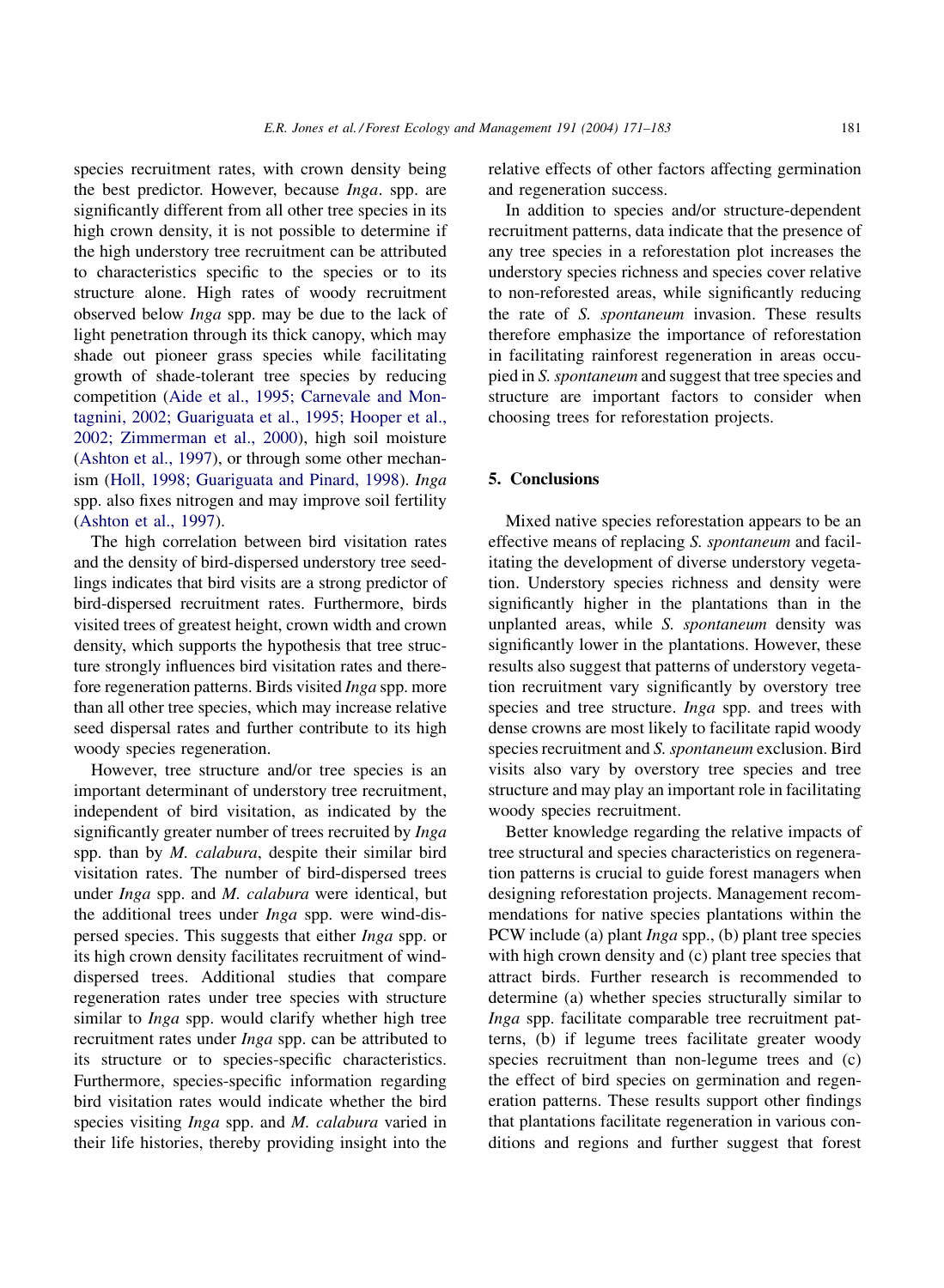<span id="page-11-0"></span>managers can influence understory development trajectories by selecting plantation trees of particular species or with particular structural characteristics (Carnevale and Montagnini, 2002; Fimbel and Fimbel, 1996; Healey and Gara, 2003; Holl et al., 2000; Howlett and Davidson, 2003; Lamb, 1998; Loumeto and Huttel, 1997; McClanahan and Wolfe, 1993; Michelsen et al., 1996; Otsamo, 2000; Parrotta, 1992; Powers et al., 1997; Reay and Norton, 1999; Zimmerman et al., 2000).

#### Acknowledgements

The authors would like to thank the Division of Environment, Sanitation and Security of the ACP, particularly Roy Phillips, for providing site information, access and support. Rick Condit, Oswald Schmitz, George Angehr and David Skelly provided valuable input in study design and analysis. We would also like to thank Georgina Cullman for her assistance in the field and Mark Ashton for providing critical reviews of earlier drafts. This paper is a scientific contribution of the Native Species Reforestation Project (PRORENA) and was generously supported by grants from the Yale Tropical Resources Institute and the Panama Canal Authority.

#### References

- Aide, T.M., Zimmerman, J.K., Herrera, L., Rosario, M., Serrano, M., 1995. Forest recovery in abandoned tropical pastures in Puerto Rico. For. Ecol. Manage. 77 (1–3), 77–86.
- Ashton, P.M.S., Samarasinghe, S.J., Gunatilleke, I.A.U.N., Gunatilleke, C.V.S., 1997. Role of legumes in release of successionally arrested grasslands in the Central Hills of Sri Lanka. Restor. Ecol. 5 (1), 36–43.
- Ashton, P.M.S., Gamage, S., Gunatilleke, I.A.U.N., Gunatilleke, C.V.S., 1997. Restoration of a Sri Lankan rainforest: using Carribean pine Pinus caribaea as a nurse for establishing latesuccessional tree species. J. Appl. Ecol. 34 (4), 915–925.
- Asquith, N.M., Wright, S.J., Clauss, M.J., 1997. Does mammal community composition control recruitment in neotropical forests? Evidence from Panama. Ecology 3, 941–946.
- Carnevale, N.J., Montagnini, F., 2002. Facilitating regeneration of secondary forests with the use of mixed and pure plantations of indigenous tree species. For. Ecol. Manage. 163 (1–3), 217–227.
- Condit, R.W., Robinson, D., Ibañez, R., Aguilar, A., Sanjur, A., Martínez, R., Stallard, R.F., García, T., Angehr, G.R., Petit, L., Wright, S.J., Robinson, T.R., Heckadon, S., 2001. The status of

the Panama Canal Watershed and its biodiversity at the beginning of the 21st century. BioScience 51, 389–398.

- Cruz, A., 1988. Avian resource use in a Caribbean pine plantation. J. Wildl. Manage. 52 (2), 274–279.
- Denslow, J.S., 1986. Spatial components of fruit display in understory trees and shrubs. In: Estrada, A., Fleming, T.H. (Eds.), Frugivores and Seed Dispersal. Dr. W. Junk Publishers, Dordrecht, pp. 37–44.
- Dietrich, W.E., Windsor, D.M., Dunne, T., 1996. Geology, climate, and hydrology of Barro Colorado Island. In: Leigh, E.G., Rand, A.S., Windsor, D.M. (Eds.), The Ecology of a Tropical Forest. Smithsonian Institute Press, Washington, DC, pp. 21–46.
- Estrada, A., Fleming, T.H., 1986. Frugivores and Seed Dispersal. Dr. W. Junk Publishers, Dordrecht.
- Fimbel, R.A., Fimbel, C.C., 1996. The role of exotic conifer plantations in rehabilitating degraded tropical forest lands: a case study from the Kibale Forest in Uganda. For. Ecol. Manage. 81, 215–226.
- Foster, S.A., Janson, C.H., 1985. The relationship between seed size and establishment conditions in tropical woody plants. Ecology 66 (3), 773–780.
- Garwood, N.C., 1983. Seed germination in a seasonal tropical forest in Panama: a community study. Ecol. Monogr. 53 (2), 169–181.
- Guariguata, M.R., Pinard, M.A., 1998. Ecological knowledge of regeneration from seed in neotropical forest trees: implications for natural forest management. For. Ecol. Manage. 112, 87–99.
- Guariguata, M.R., Rheingans, R., Montagnini, F., 1995. Early woody invasion under tree plantations in Costa Rica: implications for forest restoration. Restor. Ecol. 3 (4), 252–260.
- Haggar, J., Wightman, K., Fisher, R., 1997. The potential of plantations to foster woody regeneration within a deforested landscape in lowland Costa Rica. For. Ecol. Manage. 99, 55–64.
- Hammond, D.S., 1995. Post-dispersal seed and seedling mortality of tropical dry forest trees after shifting agriculture, Chiapas, Mexico. J. Trop. Ecol. 11, 295–313.
- Healey, S.P., Gara, R.I., 2003. The effect of a teak (Tectona grandis) plantation on the establishment of native species in an abandoned pasture in Costa Rica. For. Ecol. Manage. 176 (1–3), 497–507.
- Holdridge, L.R., 1967. Life Zone Ecology. Tropical Science Center, San José, Costa Rica.
- Holl, K.D., 1998. Effects of above- and below-ground competition of shrubs and grass on Calophyllum brasiliense (Camb.) seedling growth in abandoned tropical pasture. For. Ecol. Manage. 109, 187–195.
- Holl, K.D., Loik, M.E., Lin, E.H.V., Samuels, I.A., 2000. Tropical montane forest restoration in Costa Rica: overcoming barriers to dispersal and establishment. Restor. Ecol. 8 (4), 339–349.
- Hooper, E., Condit, R., Legendre, P., 2002. Responses of 20 native tree species to reforestation strategies for abandoned farmland in Panama. Ecol. Appl. 12 (6), 1626–1641.
- Howe, H.F., 1997. Bird activity and seed dispersal of a tropical wet forest. Ecology 58, 539–550.
- Howlett, B.E., Davidson, D.W., 2003. Effects of seed availability, site conditions, and herbivory on pioneer recruitment after logging in Sabah, Malaysia. For. Ecol. Manage. 184 (1–3), 369–383.